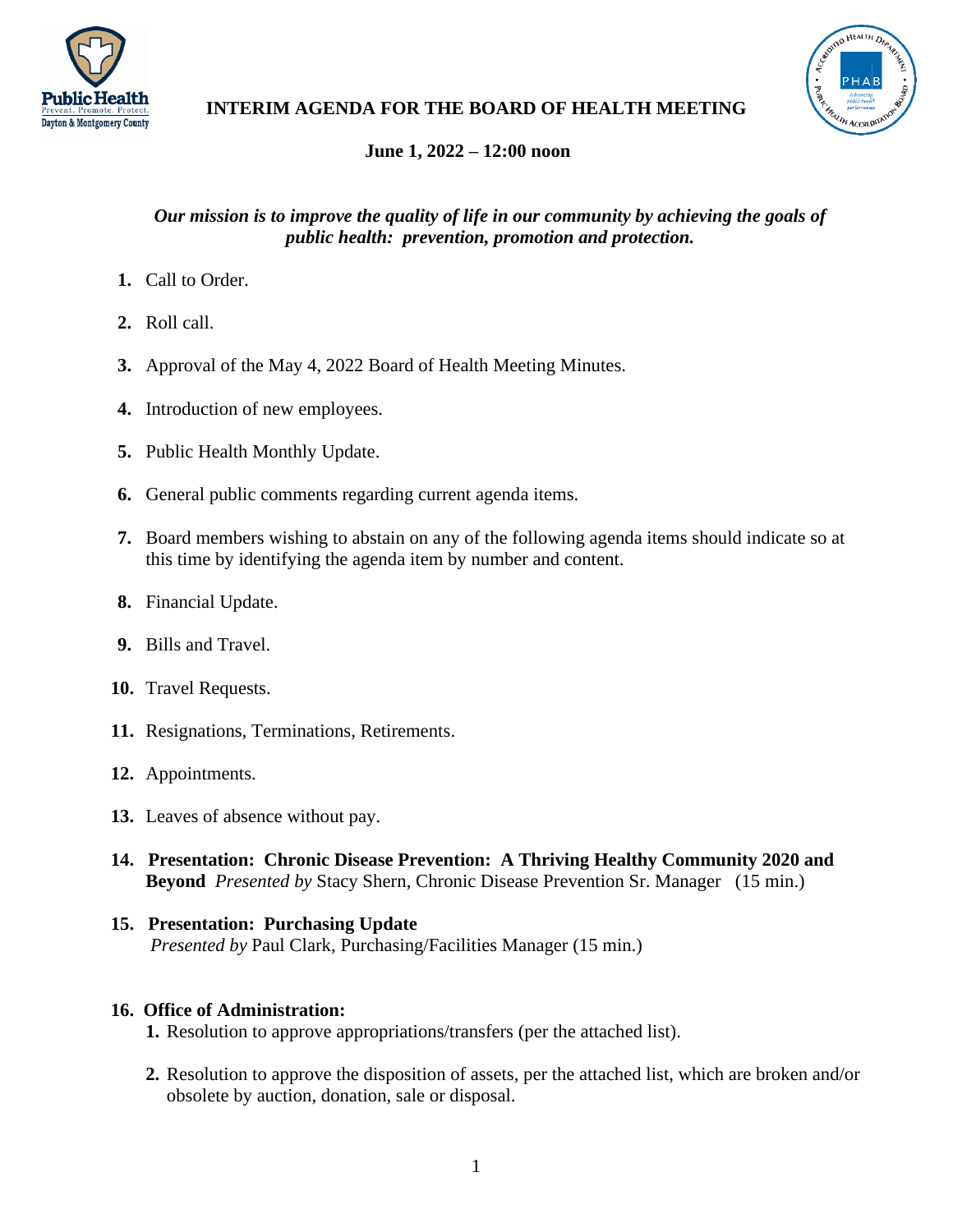- **3.** Resolution to approve the first year of a two (2) year Sales Order Agreement with Monster Worldwide, Inc. to provide an applicant tracking system and a career posting website to support Public Health Human Resources activities in an amount not to exceed \$44,860 for the period June 6, 2022 through June 5, 2024. The cost of the first-year system plus implementation for the period June 6, 2022 through June 5, 2023 will be \$26,930.
- **4.** Resolution to approve the second year of a two (2) year agreement with Riverside Office Center, LLC (Resolution #21-280 dated August 4, 2021) for office space located at 201 Riverside Drive, Suite 1B, Dayton, Ohio to support various Public Health Departments in an amount not to exceed \$15,063.20 for the period September 1, 2022 through August 31, 2023.
- **5.** Resolution to approve the second year of a two (2) year agreement with Riverside Office Center, LLC (Resolution #21-281 dated August 4, 2021) for office space located at 201 Riverside Drive, Suite 1C, Dayton, Ohio to support various Public Health Departments in an amount not to exceed \$20,238.27 for the period September 1, 2022 through August 31, 2023.
- **6.** Resolution to approve the second year of a two (2) year agreement with Unifirst (Resolution #21-199 dated June 2, 2021) to provide uniform rental and cleaning services to certain Public Health employees and floor mat rental and cleaning services to various Public Health locations. The addendum will add four (4) 3x10 mats and two (2) 4x6 mats to the Sunrise Building location and increase the not to exceed amount to \$19,000 for the period July 1, 2022 through June 30, 2023.
- **7.** Resolution to approve the second (2) year of a three (3) year agreement with Quest Technology Management (Resolution #21-233 dated July 7, 2021) to provide 24/7 cybersecurity intrusion detection and response time to targeted attacks and breaches to Public Health Information Technology infrastructure. There is no cost associated with year two (2) as all costs were paid up front to contractor for the 36-month term of the agreement.
- **8.** Resolution to approve the fifth (5) year of a six (6) year agreement with COPP Integrated Systems (Resolution #18-244 dated July 11, 2018) to provide annual inspection services and testing to the fire indicator panel system at Drew Health Center. The addendum increases the not to exceed amount to \$1,912.24, a 2% increase for the period June 20, 2022 through June 19, 2023.
- **9.** Resolution to approve an evergreen extension to the agreement with eSolutions, Inc. (Resolution #21-197 dated June 2, 2021; Resolution #20-207 dated June 3, 2020; Resolution #20-128 dated April 1, 2020; Resolution #19-336 dated August 7, 2019; Resolution #19-181 dated May 1, 2019; Resolution #19-113 dated March 6, 2019 and Resolution #18-216 dated June 6, 2018) to continue to provide e-commerce payment/billing services for the eClinical EMR system for various Public Health departments in an amount not to exceed \$13,787 for the period June 8, 2022 through June 7, 2023.
- **10.** Resolution to authorize Montgomery County to pay by warrant the attached invoices.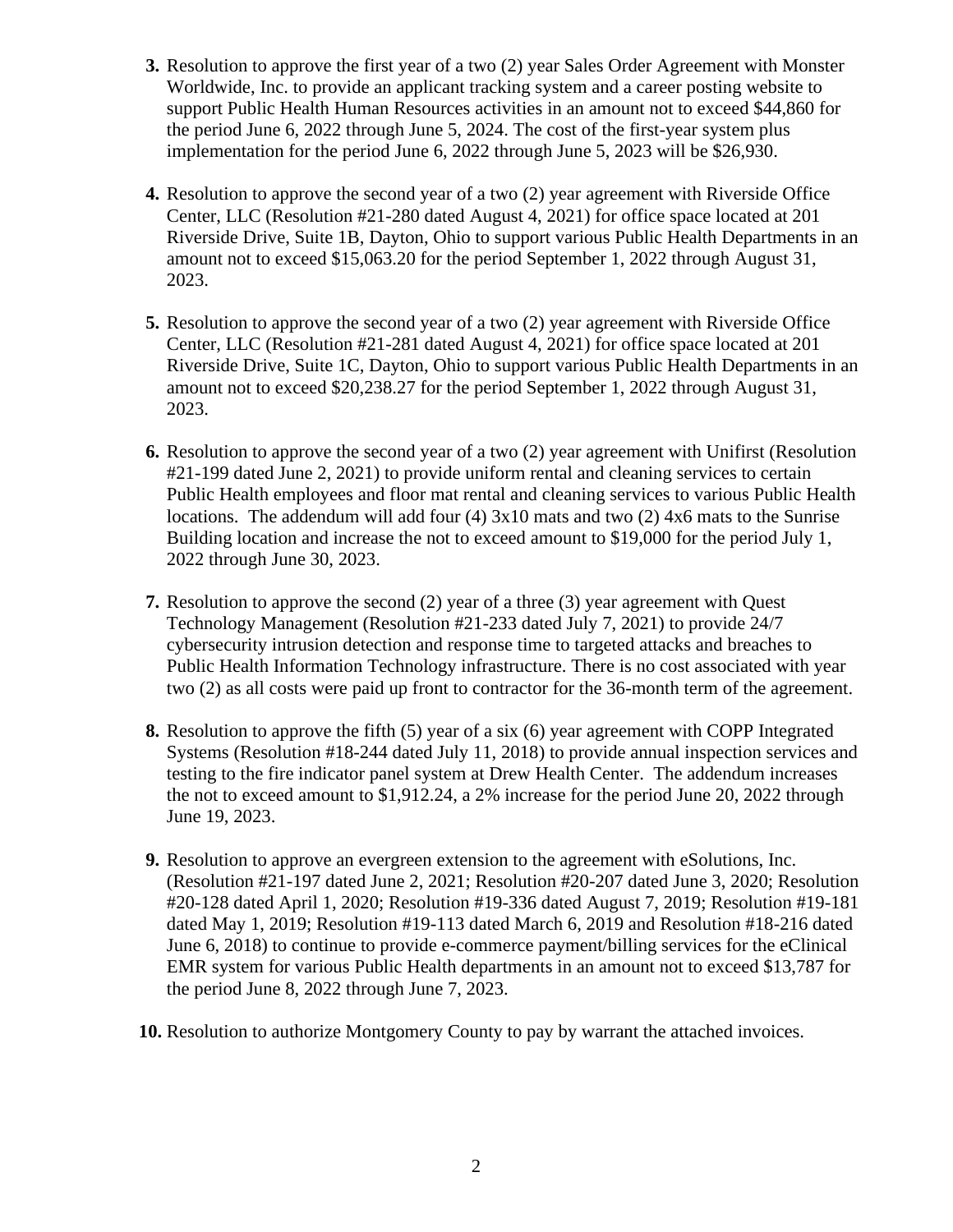#### **17. Office of Environmental Health**

**1.** Resolution to accept the funding amount awarded to the Regional Air Pollution Control Agency (RAPCA) from the U.S. Environmental Protection Agency under the Clean Air Act, Section 103. The notice of award amount for the 2-year grant period of April 1, 2022 through March 31, 2024 is \$365,850. The amount to be awarded for the April 1, 2022 through March 31, 2023 is \$182,925.

#### **18. Office of Health Promotion:**

- **1.** Resolution to approve a Memorandum of Agreement with the Community Health Centers of Greater Dayton for the WIC Program to provide referral and health services as needed to eligible women, (pregnant, postpartum and breastfeeding), infants and children for the period October 1, 2022 through September 30, 2027. There is no monetary value associated with this agreement.
- **2.** Resolution to approve a Memorandum of Agreement with Five Rivers Health Centers for the WIC Program to provide referral and health services as needed to eligible women, (pregnant, postpartum and breastfeeding), infants and children for the period October 1, 2022 through September 30, 2027. There is no monetary value associated with this agreement.
- **3.** Resolution to approve an addendum to a Sub-Grantee Agreement with Help Me Grow Brighter Futures (Resolution #20-070 dated February 5, 2020 and Resolution #22-116 dated March 2, 2022) to provide an additional \$170,000 increasing the not to exceed from \$1,250,000 to \$1,420,000 and extending the end date of the agreement from June 30, 2022 to December 31, 2022.
- **4.** Resolution to approve a Memorandum of Understanding with Montgomery County Job and Family Services to provide joint oversight, supervision and implementation of the Cribs for Kids Program for Montgomery County residents for the period June 1, 2022 through September 30, 2022.
- **5.** Resolution to approve the first year of a two (2) year agreement with Julius Beckham, Ph.D., M.P.A., for program evaluation services for the Dayton Council on Health Equity Local Office of Minority Health Program in an amount not to exceed \$5,250 for the period July 1, 2022 through June 30, 2023.
- **6.** Resolution to approve an agreement with the City of Dayton to conduct tobacco compliance checks at local retailers in Montgomery County in an amount not to exceed \$4,750 for the period March 1, 2022 through June 27, 2022.
- **7.** Resolution to approve an agreement with Ohio State University College of Nursing (CON), establishing a clinical experience program at Public Health for the period June 1, 2022 through June 30, 2023. There is no monetary value associated with this agreement.
- **8.** Resolution to rescind an addendum agreement with Maliya Currington (Resolution #22-134 dated April 6, 2022) to an agreement (Resolution #22-078 dated February 2, 2022) to provide equipment to facilitate contracted services as a Minority Health Specialist.